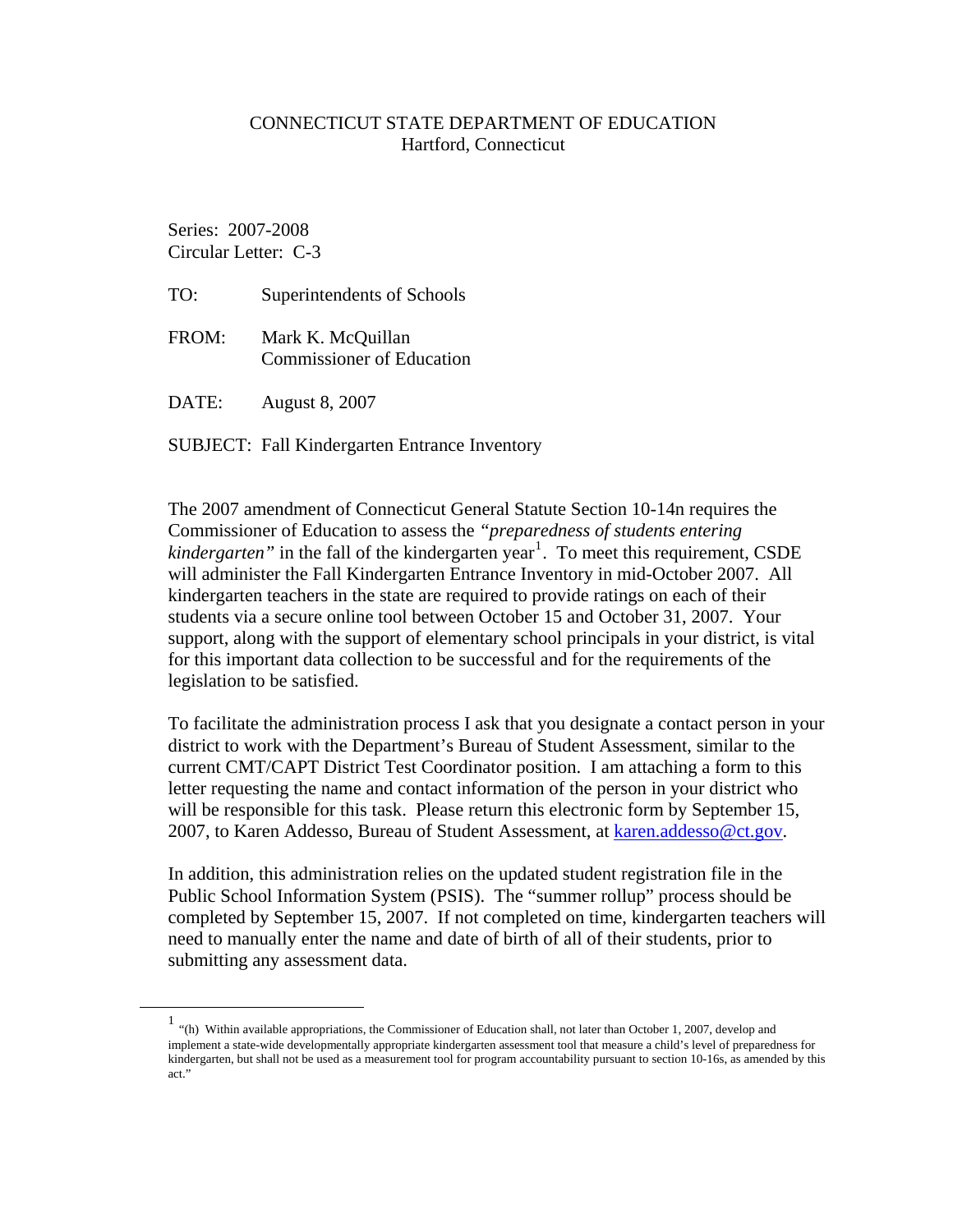Fall Kindergarten Entrance Inventory August 8, 2007 Page 2

The Fall Kindergarten Entrance Inventory is designed to provide a statewide snapshot of the skills of students who are new to kindergarten, based on teachers' observations of the students in their classes. The Inventory has been aligned to the *Connecticut Preschool Curriculum Framework*. The skills and behaviors to be measured have been reviewed by a committee of preschool and kindergarten teachers, including special education and ELL teachers, as appropriate for students at the beginning of the kindergarten year. The skills are categorized into six domains: language, literacy, numeracy, physical/motor, creative/aesthetic and personal/social skills. Teachers will categorize their students into three performance levels.

Thank you for your assistance in this effort. To have an accurate baseline of the skills students can demonstrate at the beginning of kindergarten, we need to have 100 percent participation. This information is critical to address the mandate from the legislature. I appreciate your support and look forward to sharing the results of the Fall Kindergarten Entrance Inventory with you.

If you have any questions about the administration process or the inventory, you may contact Karen Addesso, Bureau of Student Assessment at the Connecticut State Department of Education, at 860-713-6827 or at [karen.addesso@ct.gov.](mailto:karen.addesso@ct.gov)

MKM:ka

Attachment: Designated Kindergarten Inventory District Coordinator Form